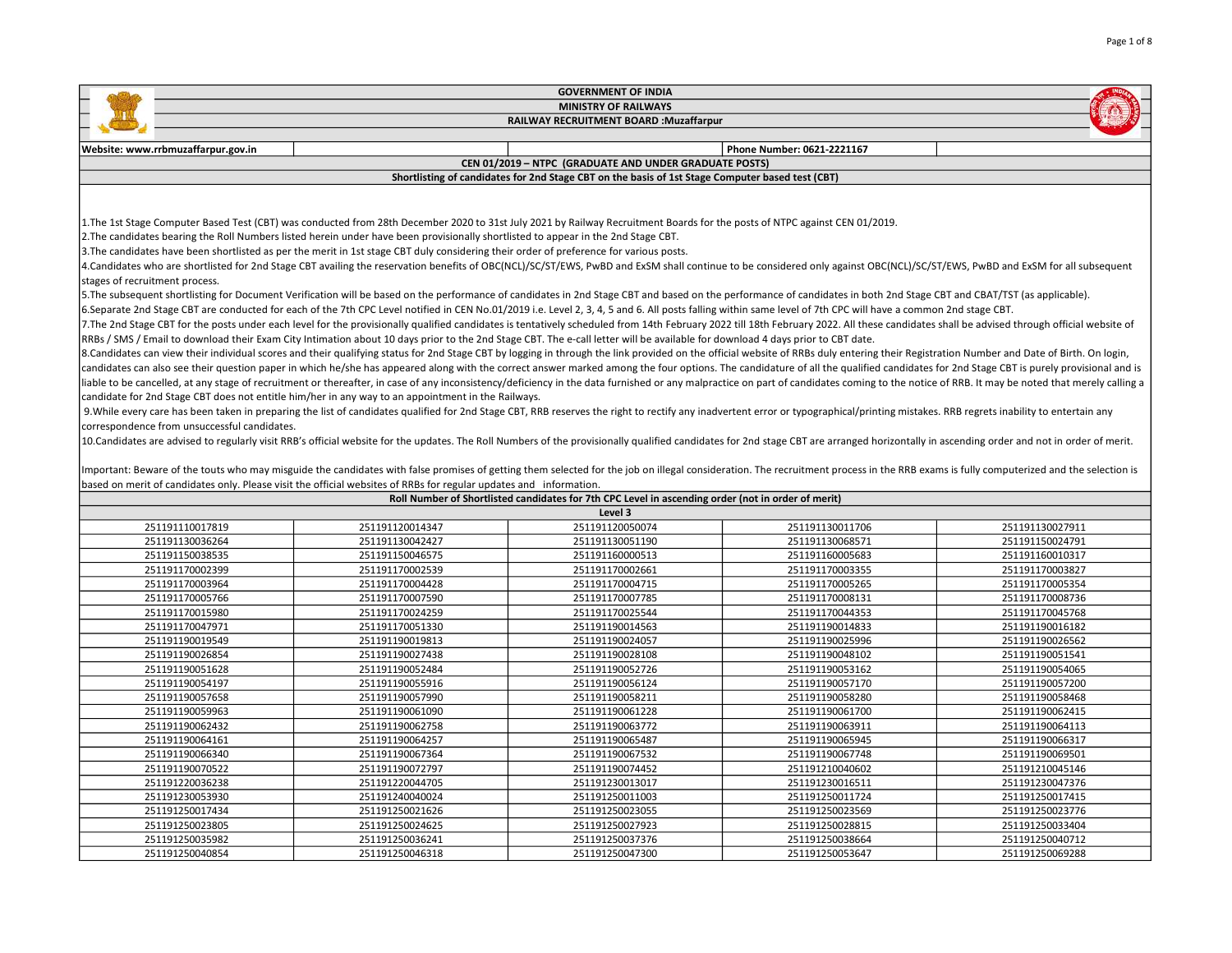|                                         |                                                        | <b>GOVERNMENT OF INDIA</b>  |                            |                  |  |  |  |
|-----------------------------------------|--------------------------------------------------------|-----------------------------|----------------------------|------------------|--|--|--|
|                                         |                                                        | <b>MINISTRY OF RAILWAYS</b> |                            |                  |  |  |  |
| RAILWAY RECRUITMENT BOARD : Muzaffarpur |                                                        |                             |                            |                  |  |  |  |
|                                         |                                                        |                             |                            |                  |  |  |  |
| Website: www.rrbmuzaffarpur.gov.in      |                                                        |                             | Phone Number: 0621-2221167 |                  |  |  |  |
|                                         | CEN 01/2019 - NTPC (GRADUATE AND UNDER GRADUATE POSTS) |                             |                            |                  |  |  |  |
| 251191250070796                         | 251191250072671                                        | 251191260003438             | 251191260004092            | 251191260005052  |  |  |  |
| 251191260010725                         | 251191260011946                                        | 251191260013817             | 251191260014939            | 251191260015483  |  |  |  |
| 251191260016037                         | 251191260016122                                        | 251191260016571             | 251191260017485            | 251191260018319  |  |  |  |
| 251191260018650                         | 251191260018988                                        | 251191260020295             | 251191260023962            | 251191260025472  |  |  |  |
| 251191260026709                         | 251191260027075                                        | 251191260028648             | 251191260028785            | 251191260028806  |  |  |  |
| 251191260028842                         | 251191260030727                                        | 251191260032662             | 251191260034274            | 251191260035362  |  |  |  |
| 251191260036916                         | 251191260037054                                        | 251191260039613             | 251191260043597            | 251191260045547  |  |  |  |
| 251191260048752                         | 251191260048794                                        | 251191260049686             | 251191260050136            | 251191260055652  |  |  |  |
| 251191260056243                         | 251191260059656                                        | 251191260059777             | 251191260060245            | 251191260068378  |  |  |  |
| 251191260068776                         | 251191260068855                                        | 251191260069038             | 251191260069081            | 251191260069734  |  |  |  |
| 251191260070031                         | 251191260070320                                        | 251191260070521             | 251191260071413            | 251191260072629  |  |  |  |
| 251191260072701                         | 251191260073701                                        | 251191260073838             | 251191260074201            | 251191260074922  |  |  |  |
| 251191270000370                         | 251191270000690                                        | 251191270017572             | 251191270061697            | 251191270065614  |  |  |  |
| 251191270067045                         | 251191270068288                                        | 251191290046138             | 251191310008013            | 251191310008899  |  |  |  |
| 251191310065766                         | 251192120010495                                        | 251192120010575             | 251192120011123            | 251192120011389  |  |  |  |
| 251192120012814                         | 251192120013546                                        | 251192120013835             | 251192120014302            | 251192120014727  |  |  |  |
| 251192120015662                         | 251192120016125                                        | 251192120016140             | 251192120016722            | 251192120017082  |  |  |  |
| 251192120018308                         | 251192120019688                                        | 251192120020405             | 251192120021711            | 251192120022005  |  |  |  |
| 251192120023457                         | 251192120023629                                        | 251192120025476             | 251192120025825            | 251192120028294  |  |  |  |
| 251192120028622                         | 251192120031966                                        | 251192120034199             | 251192120035676            | 251192120035680  |  |  |  |
| 251192120035716                         | 251192120045432                                        | 251192120047758             | 251192120048662            | 251192120050307  |  |  |  |
| 251192120051275                         | 251192120056857                                        | 251192130010914             | 251192130015298            | 251192130015589  |  |  |  |
| 251192130015741                         | 251192130016831                                        | 251192130021589             | 251192130023948            | 251192130024692  |  |  |  |
| 251192130029683                         | 251192130029955                                        | 251192130032699             | 251192130035570            | 251192130035749  |  |  |  |
| 251192130037339                         | 251192130039764                                        | 251192130045896             | 251192130047595            | 251192130048791  |  |  |  |
| 251192130048856                         | 251192130049113                                        | 251192130049258             | 251192130052677            | 251192130057833  |  |  |  |
| 251192130058173                         | 251192150026890                                        | 251192150038816             | 251192150039984            | 251192150041854  |  |  |  |
| 0.71100170077070                        | 0.71100170077701                                       |                             |                            | 0.71100100000000 |  |  |  |

| 231132120033710 | ムノエエノムエムソリコンマンム | 4711741400 <del>1</del> 7790 | 231132120070002 | 77777576000000  |
|-----------------|-----------------|------------------------------|-----------------|-----------------|
| 251192120051275 | 251192120056857 | 251192130010914              | 251192130015298 | 251192130015589 |
| 251192130015741 | 251192130016831 | 251192130021589              | 251192130023948 | 251192130024692 |
| 251192130029683 | 251192130029955 | 251192130032699              | 251192130035570 | 251192130035749 |
| 251192130037339 | 251192130039764 | 251192130045896              | 251192130047595 | 251192130048791 |
| 251192130048856 | 251192130049113 | 251192130049258              | 251192130052677 | 251192130057833 |
| 251192130058173 | 251192150026890 | 251192150038816              | 251192150039984 | 251192150041854 |
| 251192150055973 | 251192150057764 | 251192150062227              | 251192160000472 | 251192160003389 |
| 251192160003719 | 251192160007036 | 251192160025389              | 251192160025994 | 251192160035159 |
| 251192160042425 | 251192160044578 | 251192160044730              | 251192160047387 | 251192160049600 |
| 251192170010093 | 251192170010136 | 251192170011538              | 251192170012026 | 251192170013567 |
| 251192170015176 | 251192170021296 | 251192170027572              | 251192170030005 | 251192170035585 |
| 251192170036489 | 251192170038907 | 251192170038986              | 251192170039219 | 251192170039428 |
| 251192170044947 | 251192170044981 | 251192170046223              | 251192170047417 | 251192170048801 |
| 251192170048956 | 251192170050313 | 251192170050676              | 251192170055217 | 251192170066356 |
| 251192190011785 | 251192190012644 | 251192190013402              | 251192190014761 | 251192190015642 |
| 251192190015845 | 251192190019857 | 251192190021420              | 251192190021564 | 251192190022425 |
| 251192190022827 | 251192190023155 | 251192190024107              | 251192190024870 | 251192190025065 |
| 251192190027069 | 251192190027480 | 251192190030306              | 251192190034306 | 251192190037409 |
| 251192190037638 | 251192190038778 | 251192190044324              | 251192190045377 | 251192190045630 |
| 251192190047944 | 251192190051988 | 251192190052400              | 251192190052514 | 251192190052798 |
| 251192190052934 | 251192190054720 | 251192190055123              | 251192190056758 | 251192190057407 |
| 251192190057544 | 251192190058207 | 251192190058822              | 251192190060108 | 251192190061919 |
| 251192190062051 | 251192190062781 | 251192190062831              | 251192190063600 | 251192190063717 |
| 251192190065003 | 251192190065140 | 251192190065978              | 251192190066103 | 251192190066404 |
| 251192190066881 | 251192190067402 | 251192190072032              | 251192190073414 | 251192190073527 |
| 251192200051018 | 251192210000399 | 251192220014941              | 251192220014962 | 251192220023099 |
| 251192220024082 | 251192220024516 | 251192220025823              | 251192220026883 | 251192220028085 |
| 251192220033595 | 251192220035133 | 251192220049689              | 251192220054638 | 251192220054690 |
|                 |                 |                              |                 |                 |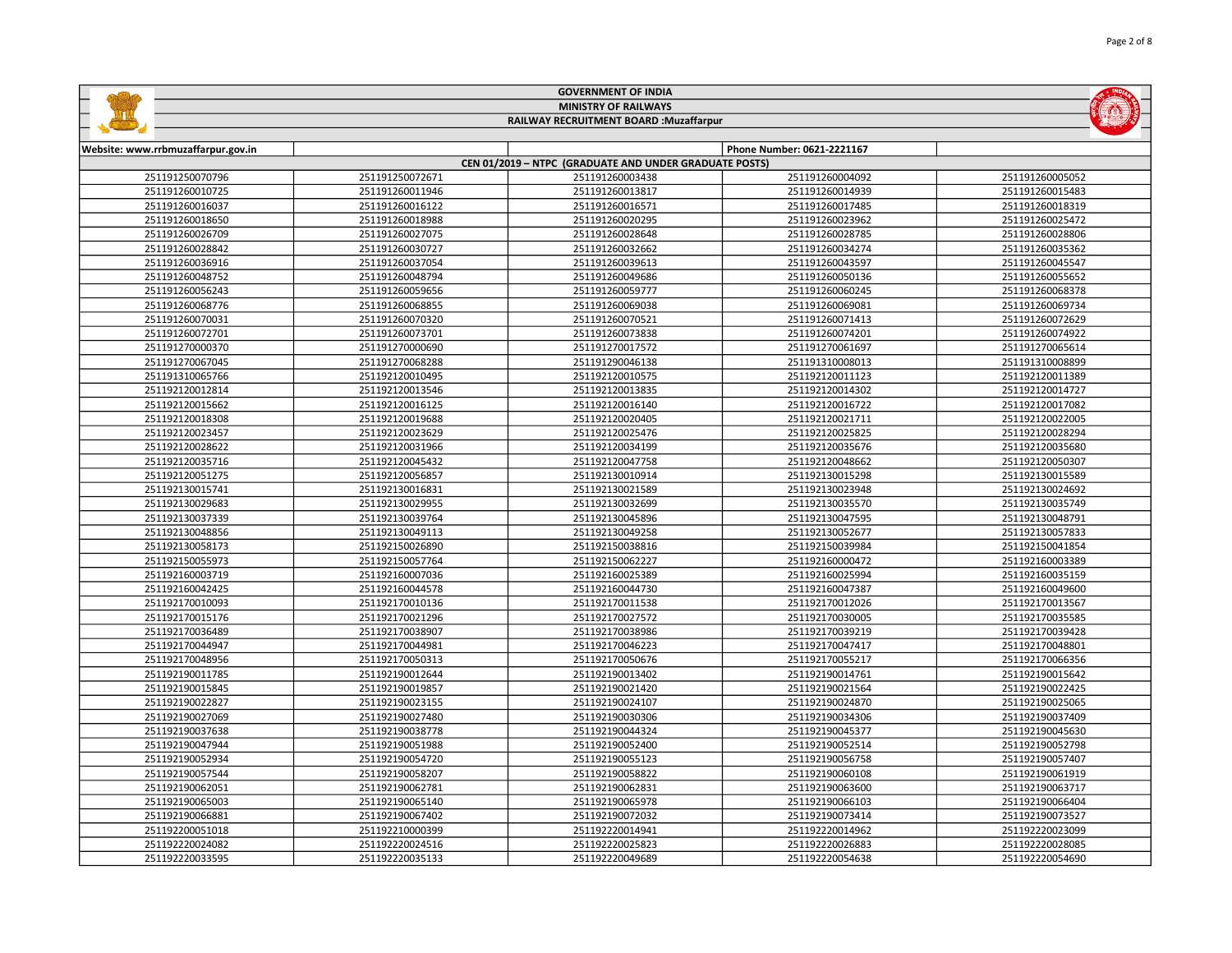|                                         |                 | <b>MINISTRY OF RAILWAYS</b>                            |                            |                 |
|-----------------------------------------|-----------------|--------------------------------------------------------|----------------------------|-----------------|
| RAILWAY RECRUITMENT BOARD : Muzaffarpur |                 |                                                        |                            |                 |
|                                         |                 |                                                        |                            |                 |
| Website: www.rrbmuzaffarpur.gov.in      |                 |                                                        | Phone Number: 0621-2221167 |                 |
|                                         |                 | CEN 01/2019 - NTPC (GRADUATE AND UNDER GRADUATE POSTS) |                            |                 |
| 251192220059235                         | 251192230010837 | 251192230035872                                        | 251192230061552            | 251192230072456 |
| 251192230073598                         | 251192240019536 | 251192250012860                                        | 251192250013382            | 251192250015578 |
| 251192250017799                         | 251192250021870 | 251192250023863                                        | 251192250026310            | 251192250026394 |
| 251192250027528                         | 251192250027920 | 251192250028745                                        | 251192250030964            | 251192250031346 |
| 251192250032881                         | 251192250034627 | 251192250037310                                        | 251192250038387            | 251192250040613 |
| 251192250041463                         | 251192250068607 | 251192250072187                                        | 251192250072211            | 251192260010005 |
| 251192260011288                         | 251192260011598 | 251192260013055                                        | 251192260013131            | 251192260013861 |
| 251192260016769                         | 251192260017583 | 251192260017638                                        | 251192260018510            | 251192260018616 |
| 251192260019135                         | 251192260019774 | 251192260020047                                        | 251192260021587            | 251192260021990 |
| 251192260022215                         | 251192260022964 | 251192260023955                                        | 251192260024349            | 251192260025788 |
| 251192260027571                         | 251192260028045 | 251192260028848                                        | 251192260029303            | 251192260029797 |
| 251192260030570                         | 251192260030612 | 251192260031243                                        | 251192260032424            | 251192260035122 |
| 251192260035462                         | 251192260035650 | 251192260035990                                        | 251192260036320            | 251192260036432 |
| 251192260036899                         | 251192260037732 | 251192260038444                                        | 251192260039069            | 251192260040089 |
| 251192260041046                         | 251192260041842 | 251192260043627                                        | 251192260044056            | 251192260044312 |
| 251192260044502                         | 251192260045322 | 251192260045349                                        | 251192260045370            | 251192260045786 |
| 251192260045947                         | 251192260046031 | 251192260046899                                        | 251192260047178            | 251192260047619 |
| 251192260048084                         | 251192260048199 | 251192260048697                                        | 251192260049036            | 251192260050241 |
| 251192260050919                         | 251192260052973 | 251192260053247                                        | 251192260053640            | 251192260053727 |
| 251192260056767                         | 251192260058951 | 251192260059165                                        | 251192260062092            | 251192260063202 |
| 251192260063725                         | 251192260066082 | 251192260066629                                        | 251192260067746            | 251192260070330 |
| 251192260070746                         | 251192260071154 | 251192260071179                                        | 251192260071411            | 251192260071533 |
| 251192260072213                         | 251192260072685 | 251192260073252                                        | 251192260073799            | 251192270000661 |
| 251192270000826                         | 251192270002337 | 251192270020043                                        | 251192270023167            | 251192270031668 |
| 251192270038138                         | 251192270046546 | 251192270074425                                        | 251192310026758            | 251192310058170 |
| 251193120010674                         | 251193120012429 | 251193120013062                                        | 251193120013240            | 251193120016043 |
| 251193120016505                         | 251193120018302 | 251193120019177                                        | 251193120020759            | 251193120021666 |
| 251193120025647                         | 251193120026832 | 251193120029530                                        | 251193120029808            | 251193120030588 |
| 251193120030609                         | 251193120032251 | 251193120033870                                        | 251193120035825            | 251193120035827 |
| 251193120036822                         | 251193120038709 | 251193120039594                                        | 251193120040253            | 251193120041082 |
| 251193120044608                         | 251193120044819 | 251193120046747                                        | 251193120048901            | 251193120048960 |
| 251193130040133                         | 251193150000934 | 251193170006383                                        | 251193170009230            | 251193190001069 |
| 251193190001147                         | 251193190001187 | 251193190001279                                        | 251193190001343            | 251193190001375 |
| 251193190001444                         | 251193190001501 | 251193190001625                                        | 251193190001700            | 251193190001721 |
| 251193190002044                         | 251193190002112 | 251193190002365                                        | 251193190002540            | 251193190002595 |
| 251193190003060                         | 251193190003175 | 251193190003721                                        | 251193190003857            | 251193190003859 |
| 251193190003938                         | 251193190004051 | 251193190004431                                        | 251193190004737            | 251193190004756 |
| 251193190004969                         | 251193190005073 | 251193190005351                                        | 251193190005574            | 251193190005588 |
| 251193190006132                         | 251193190006185 | 251193190006191                                        | 251193190006355            | 251193190006417 |
| 251193190006451                         | 251193190006456 | 251193190006471                                        | 251193190006515            | 251193190006588 |
| 251193190006691                         | 251193190006710 | 251193190006961                                        | 251193190007026            | 251193190007326 |
| 251193190007461                         | 251193190008038 | 251193190009431                                        | 251193190009446            | 251193190009524 |

 251193250001608 251193250002173 251193250002607 251193250004234 251193250008009 251193260002344 251193260002348 251193260002759 251193260002925 251193260002943 251193260003436 251193260003488 251193260003934 251193260003950 251193260004247 251193260004375 251193260005228 251193260005436 251193260005573 251193260005632 251193260006994 251193260007240 251193260007705 251193260007862 251193260008308 251193260008384 251193260008615 251193260008863

GOVERNMENT OF INDIA

**Sallidge** 

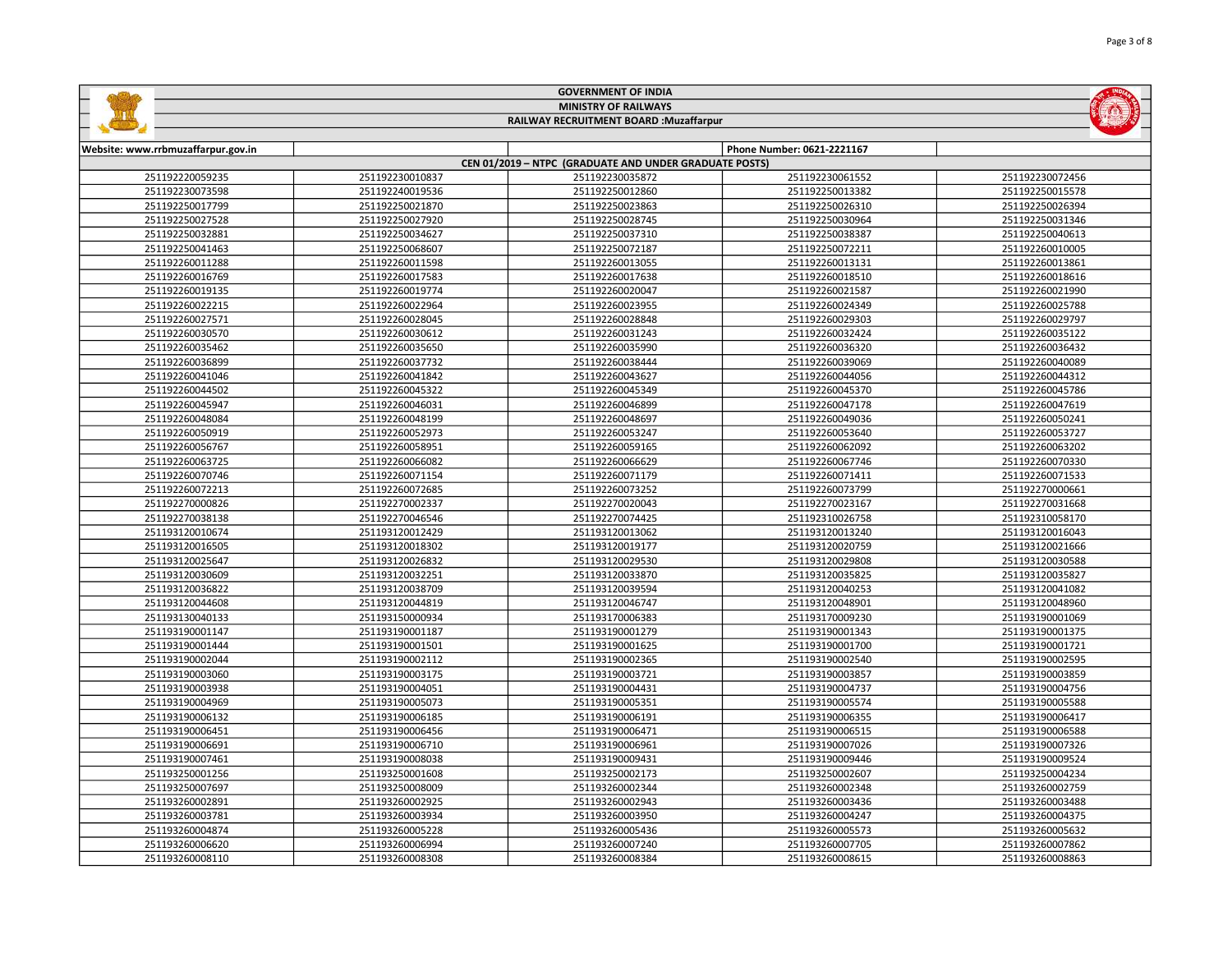|                                    |                             | <b>GOVERNMENT OF INDIA</b>                             |                            |                 |
|------------------------------------|-----------------------------|--------------------------------------------------------|----------------------------|-----------------|
|                                    | <b>MINISTRY OF RAILWAYS</b> |                                                        |                            |                 |
|                                    |                             | RAILWAY RECRUITMENT BOARD : Muzaffarpur                |                            |                 |
|                                    |                             |                                                        |                            |                 |
| Website: www.rrbmuzaffarpur.gov.in |                             |                                                        | Phone Number: 0621-2221167 |                 |
|                                    |                             | CEN 01/2019 - NTPC (GRADUATE AND UNDER GRADUATE POSTS) |                            |                 |
| 251193260009061                    | 251193260009414             | 251193260009483                                        | 251193260009690            | 251193260009792 |
| 251193270005016                    | 251193270005672             | 251193270006818                                        | 251193300009329            | 251193310005279 |
| 251193310005471                    | 251193310009299             | 251194120010039                                        | 251194120011742            | 251194120014199 |
| 251194120015031                    | 251194120016188             | 251194120018092                                        | 251194120019237            | 251194120022885 |
| 251194120023936                    | 251194120025151             | 251194120026429                                        | 251194120026860            | 251194120026967 |
| 251194120029855                    | 251194120032473             | 251194120033913                                        | 251194120039287            | 251194120040273 |
| 251194120041530                    | 251194120041759             | 251194120042779                                        | 251194120049734            | 251194120049771 |
| 251194120050161                    | 251194130009881             | 251194130010390                                        | 251194130012407            | 251194130012667 |
| 251194130014975                    | 251194130015455             | 251194130015827                                        | 251194130016336            | 251194130019145 |
| 251194130019926                    | 251194130020203             | 251194130026672                                        | 251194130027401            | 251194130027640 |
| 251194130028413                    | 251194130029787             | 251194130031367                                        | 251194130034588            | 251194130038093 |
| 251194130040866                    | 251194130044155             | 251194130045656                                        | 251194130046555            | 251194130048561 |
| 251194130051410                    | 251194130051640             | 251194130053638                                        | 251194130059539            | 251194130060921 |
| 251194130061331                    | 251194130064222             | 251194130066225                                        | 251194130067253            | 251194130072048 |
| 251194130072339                    | 251194130073293             | 251194130074191                                        | 251194150014677            | 251194150018051 |
| 251194150021894                    | 251194150022290             | 251194150024588                                        | 251194150025803            | 251194150026907 |
| 251194150030695                    | 251194150036885             | 251194150047554                                        | 251194150048672            | 251194150051176 |
| 251194150053973                    | 251194160000845             | 251194160024793                                        | 251194170002181            | 251194170002570 |
| 251194170003022                    | 251194170004133             | 251194170005513                                        | 251194170006720            | 251194170006786 |
| 251194170007129                    | 251194170007668             | 251194170007957                                        | 251194170009255            | 251194170009915 |
| 251194170011147                    | 251194170012942             | 251194170016222                                        | 251194170018935            | 251194170019205 |
| 251194170024033                    | 251194170030145             | 251194170039275                                        | 251194170039602            | 251194170039844 |
| 251194170040405                    | 251194170040640             | 251194170050075                                        | 251194170050495            | 251194170051070 |
| 251194170051498                    | 251194170051582             | 251194170051944                                        | 251194170052582            | 251194170053029 |
| 251194170053856                    | 251194170057041             | 251194170058669                                        | 251194170061504            | 251194170063608 |
| 251194170063931                    | 251194170064879             | 251194170065269                                        | 251194170066522            | 251194170068365 |
| 251194170071732                    | 251194170072571             | 251194190002232                                        | 251194190004631            | 251194190005783 |
| 251194190009894                    | 251194190009983             | 251194190010061                                        | 251194190010075            | 251194190010219 |
| 251194190010374                    | 251194190011753             | 251194190012379                                        | 251194190012400            | 251194190012497 |
| 251194190012510                    | 251194190013279             | 251194190013805                                        | 251194190014034            | 251194190014140 |
| 251194190014284                    | 251194190014882             | 251194190015707                                        | 251194190015809            | 251194190016134 |
| 251194190016234                    | 251194190016687             | 251194190017119                                        | 251194190017358            | 251194190017650 |
| 251194190018018                    | 251194190018455             | 251194190018995                                        | 251194190019450            | 251194190019666 |
| 251194190020330                    | 251194190020765             | 251194190021252                                        | 251194190021550            | 251194190021571 |
| 251194190022537                    | 251194190022706             | 251194190023252                                        | 251194190023964            | 251194190023994 |
| 251194190024788                    | 251194190024875             | 251194190025018                                        | 251194190025066            | 251194190025126 |
| 251194190025381                    | 251194190025397             | 251194190025502                                        | 251194190025599            | 251194190025617 |
| 251194190025794                    | 251194190025846             | 251194190026027                                        | 251194190026149            | 251194190026511 |

 251194190027059 251194190027280 251194190027563 251194190027861 251194190030330 251194190031121 251194190031467 251194190031967 251194190032537 251194190033211 251194190034134 251194190035102 251194190036880 251194190040432 251194190040466 251194190041394 251194190043285 251194190043673 251194190044982 251194190045267 251194190046488 251194190046981 251194190048351 251194190049653 251194190051072 251194190051472 251194190051665 251194190051761 251194190052054 251194190052088 251194190052131 251194190052296 251194190052908 251194190052919 251194190053256 251194190053416 251194190053583 251194190054083 251194190054279 251194190054393 251194190055274 251194190055507 251194190055657 251194190055768



Page 4 of 8

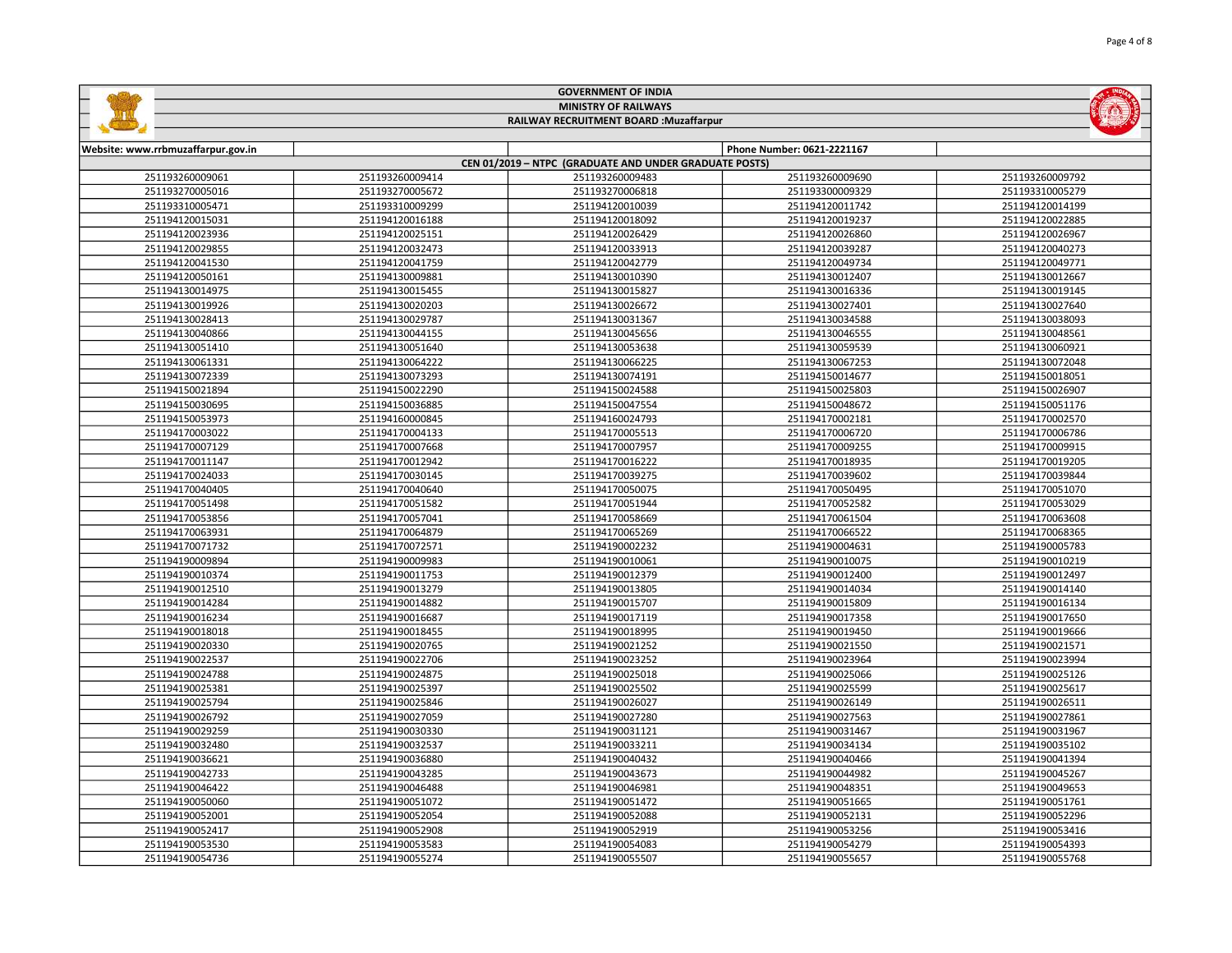|                                    | <b>GOVERNMENT OF INDIA</b>              |                                                        |                            |                 |  |
|------------------------------------|-----------------------------------------|--------------------------------------------------------|----------------------------|-----------------|--|
|                                    | <b>MINISTRY OF RAILWAYS</b>             |                                                        |                            |                 |  |
|                                    | RAILWAY RECRUITMENT BOARD : Muzaffarpur |                                                        |                            |                 |  |
|                                    |                                         |                                                        |                            |                 |  |
| Website: www.rrbmuzaffarpur.gov.in |                                         |                                                        | Phone Number: 0621-2221167 |                 |  |
|                                    |                                         | CEN 01/2019 - NTPC (GRADUATE AND UNDER GRADUATE POSTS) |                            |                 |  |
| 251194190055936                    | 251194190055957                         | 251194190056071                                        | 251194190056145            | 251194190056516 |  |
| 251194190056609                    | 251194190056620                         | 251194190056845                                        | 251194190057095            | 251194190057115 |  |
| 251194190057209                    | 251194190057281                         | 251194190057342                                        | 251194190057639            | 251194190057703 |  |
|                                    |                                         |                                                        |                            |                 |  |

| 251194190057719 | 251194190057814 | 251194190058208 | 251194190058441 | 251194190058798 |
|-----------------|-----------------|-----------------|-----------------|-----------------|
| 251194190058832 | 251194190058849 | 251194190059062 | 251194190059217 | 251194190059224 |
| 251194190059247 | 251194190059264 | 251194190059338 | 251194190059379 | 251194190059596 |
| 251194190059624 | 251194190059690 | 251194190060605 | 251194190060881 | 251194190061333 |
| 251194190061388 | 251194190061792 | 251194190061879 | 251194190061936 | 251194190061996 |
| 251194190062030 | 251194190062042 | 251194190062169 | 251194190062344 | 251194190063269 |
| 251194190063326 | 251194190063443 | 251194190063490 | 251194190063567 | 251194190063576 |
| 251194190063589 | 251194190063753 | 251194190063762 | 251194190063869 | 251194190063972 |
| 251194190064054 | 251194190064212 | 251194190064412 | 251194190064511 | 251194190064517 |
| 251194190064734 | 251194190064839 | 251194190064924 | 251194190064941 | 251194190064993 |
| 251194190065284 | 251194190065455 | 251194190065552 | 251194190065592 | 251194190065783 |
| 251194190065964 | 251194190066187 | 251194190066224 | 251194190066377 | 251194190066436 |
| 251194190066507 | 251194190066560 | 251194190066719 | 251194190066752 | 251194190066774 |
| 251194190066872 | 251194190067139 | 251194190067194 | 251194190067651 | 251194190067781 |
| 251194190068225 | 251194190068534 | 251194190068744 | 251194190068753 | 251194190069531 |
| 251194190071144 | 251194190071159 | 251194190072310 | 251194190072540 | 251194190073665 |
| 251194190073706 | 251194190074098 | 251194190074596 | 251194190074650 | 251194210009581 |
| 251194220028561 | 251194220030123 | 251194220053331 | 251194220060170 | 251194220062067 |
| 251194220068523 | 251194220070169 | 251194220070176 | 251194220071388 | 251194220074301 |
| 251194220074357 | 251194220074404 | 251194230022898 | 251194230034184 | 251194230048739 |
| 251194230051173 | 251194230054807 | 251194230056107 | 251194230056234 | 251194230056969 |
| 251194230057085 | 251194230059873 | 251194230060963 | 251194230070889 | 251194230071366 |
| 251194230072959 | 251194230074663 | 251194230074932 | 251194240024717 | 251194240024719 |
| 251194240024762 | 251194240046289 | 251194250013791 | 251194250015122 | 251194250016574 |
| 251194250016697 | 251194250017031 | 251194250017421 | 251194250018300 | 251194250018502 |
| 251194250018829 | 251194250018834 | 251194250019610 | 251194250019869 | 251194250020247 |
| 251194250020462 | 251194250021859 | 251194250024100 | 251194250024876 | 251194250025026 |
| 251194250025468 | 251194250025829 | 251194250026004 | 251194250026033 | 251194250027347 |
| 251194250027624 | 251194250028248 | 251194250029262 | 251194250029936 | 251194250030177 |
| 251194250030721 | 251194250032468 | 251194250034244 | 251194250035193 | 251194250035490 |
| 251194250038006 | 251194250038232 | 251194250039747 | 251194250039750 | 251194250040581 |
| 251194250041669 | 251194250041730 | 251194250042137 | 251194250043025 | 251194250043127 |
| 251194250043736 | 251194250043843 | 251194250045261 | 251194250046219 | 251194250046383 |
| 251194250048937 | 251194250049233 | 251194250049420 | 251194250049607 | 251194250050296 |
| 251194250050384 | 251194250051402 | 251194250051650 | 251194250053056 | 251194250053213 |
| 251194250053402 | 251194250053684 | 251194250056837 | 251194250056895 | 251194250057949 |
| 251194250059016 | 251194250061123 | 251194250062212 | 251194250063114 | 251194250065101 |
| 251194250065478 | 251194250066045 | 251194250066556 | 251194250068569 | 251194250068929 |
| 251194250069228 | 251194250069436 | 251194250072455 | 251194250072466 | 251194250072792 |
| 251194260003992 | 251194260008387 | 251194260010032 | 251194260010450 | 251194260011113 |
| 251194260011181 | 251194260011447 | 251194260011746 | 251194260011835 | 251194260011892 |
| 251194260011995 | 251194260012179 | 251194260012310 | 251194260012643 | 251194260012753 |
| 251194260012791 | 251194260013299 | 251194260013754 | 251194260014081 | 251194260014236 |
| 251194260014238 | 251194260014664 | 251194260014743 | 251194260014846 | 251194260014912 |
| 251194260015016 | 251194260015413 | 251194260015520 | 251194260015587 | 251194260015904 |

251194260016101 251194260016117 251194260016184 251194260016238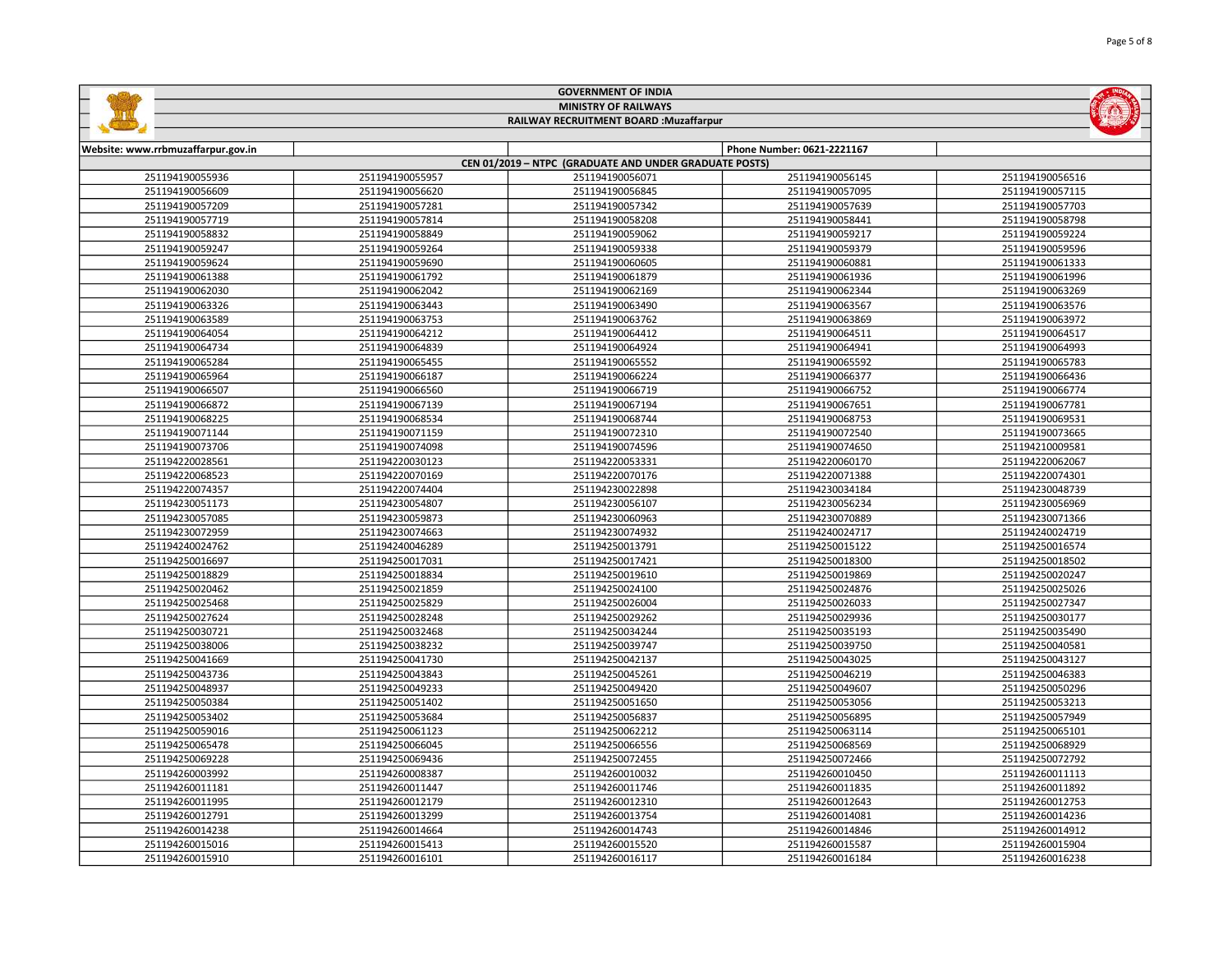|                                                                        | <b>GOVERNMENT OF INDIA</b>                             |                 |                 |                            |                 |
|------------------------------------------------------------------------|--------------------------------------------------------|-----------------|-----------------|----------------------------|-----------------|
| <b>MINISTRY OF RAILWAYS</b><br>RAILWAY RECRUITMENT BOARD : Muzaffarpur |                                                        |                 |                 |                            |                 |
|                                                                        |                                                        |                 |                 | <b>START OF BUILDING</b>   |                 |
|                                                                        |                                                        |                 |                 |                            |                 |
|                                                                        | Website: www.rrbmuzaffarpur.gov.in                     |                 |                 | Phone Number: 0621-2221167 |                 |
|                                                                        | CEN 01/2019 - NTPC (GRADUATE AND UNDER GRADUATE POSTS) |                 |                 |                            |                 |
|                                                                        | 251194260016595                                        | 251194260017000 | 251194260017543 | 251194260017704            | 251194260017766 |
|                                                                        |                                                        |                 |                 |                            |                 |

| <b>LUITUUUILUUJU</b> | ZJ1134ZUUU17UUU | 2J11J4200017J4J | ZJIIJ4ZUUUI//U4 | 2J11J4200017700 |
|----------------------|-----------------|-----------------|-----------------|-----------------|
| 251194260017797      | 251194260017801 | 251194260017854 | 251194260017975 | 251194260018174 |
| 251194260018231      | 251194260018252 | 251194260018258 | 251194260018582 | 251194260018666 |
| 251194260018700      | 251194260018994 | 251194260019032 | 251194260019055 | 251194260019160 |
| 251194260020019      | 251194260020058 | 251194260020120 | 251194260020236 | 251194260020252 |
| 251194260020369      | 251194260020674 | 251194260020701 | 251194260021316 | 251194260021507 |
| 251194260021532      | 251194260021555 | 251194260021682 | 251194260021718 | 251194260021768 |
| 251194260022212      | 251194260022323 | 251194260022878 | 251194260023202 | 251194260023523 |
| 251194260023534      | 251194260023633 | 251194260023640 | 251194260024016 | 251194260024030 |
| 251194260024043      | 251194260024209 | 251194260024291 | 251194260024564 | 251194260024576 |
| 251194260024786      | 251194260024887 | 251194260024902 | 251194260025471 | 251194260025514 |
| 251194260025646      | 251194260026084 | 251194260026255 | 251194260026597 | 251194260026962 |
| 251194260027101      | 251194260027115 | 251194260027197 | 251194260027565 | 251194260027642 |
| 251194260028299      | 251194260028512 | 251194260028906 | 251194260029015 | 251194260029267 |
| 251194260029469      | 251194260029710 | 251194260030119 | 251194260030606 | 251194260030712 |
| 251194260030802      | 251194260030844 | 251194260030854 | 251194260031348 | 251194260031456 |
| 251194260031511      | 251194260031637 | 251194260031898 | 251194260032514 | 251194260032701 |
| 251194260032785      | 251194260032940 | 251194260032986 | 251194260033172 | 251194260033190 |
| 251194260033272      | 251194260033461 | 251194260033620 | 251194260033646 | 251194260033683 |
| 251194260033742      | 251194260033760 | 251194260033953 | 251194260033996 | 251194260034218 |
| 251194260034610      | 251194260034860 | 251194260034900 | 251194260035109 | 251194260035121 |
| 251194260035344      | 251194260035460 | 251194260035468 | 251194260035974 | 251194260035975 |
| 251194260036000      | 251194260036015 | 251194260036016 | 251194260036035 | 251194260036056 |
| 251194260036226      | 251194260036757 | 251194260037222 | 251194260037877 | 251194260038136 |
| 251194260038139      | 251194260038322 | 251194260038764 | 251194260038949 | 251194260039146 |
| 251194260039225      | 251194260039281 | 251194260039453 | 251194260039514 | 251194260039567 |
| 251194260039577      | 251194260039610 | 251194260039645 | 251194260039657 | 251194260039926 |
| 251194260040380      | 251194260040395 | 251194260040410 | 251194260040584 | 251194260040651 |
| 251194260041053      | 251194260041900 | 251194260042124 | 251194260042154 | 251194260042444 |
| 251194260043137      | 251194260043186 | 251194260043603 | 251194260043613 | 251194260043660 |
| 251194260044469      | 251194260044524 | 251194260044711 | 251194260044830 | 251194260045118 |
| 251194260045562      | 251194260045571 | 251194260045604 | 251194260045805 | 251194260046060 |
| 251194260046729      | 251194260046902 | 251194260047099 | 251194260047594 | 251194260047761 |
| 251194260048983      | 251194260049014 | 251194260049375 | 251194260049382 | 251194260049623 |
| 251194260049633      | 251194260049889 | 251194260049980 | 251194260050054 | 251194260050191 |
| 251194260050263      | 251194260050501 | 251194260050542 | 251194260050625 | 251194260050661 |
| 251194260050664      | 251194260050704 | 251194260051095 | 251194260051160 | 251194260051248 |
| 251194260051278      | 251194260051442 | 251194260051932 | 251194260052013 | 251194260052364 |
| 251194260052384      | 251194260052824 | 251194260052922 | 251194260053248 | 251194260053432 |
| 251194260053562      | 251194260054236 | 251194260054468 | 251194260054850 | 251194260054939 |
| 251194260055032      | 251194260055593 | 251194260055972 | 251194260056152 | 251194260056335 |
| 251194260056470      | 251194260056524 | 251194260056659 | 251194260056867 | 251194260057429 |
| 251194260058157      | 251194260058543 | 251194260058673 | 251194260059393 | 251194260059465 |
| 251194260059792      | 251194260059822 | 251194260060171 | 251194260060992 | 251194260061496 |
| 251194260062190      | 251194260062266 | 251194260062372 | 251194260062460 | 251194260062967 |
| 251194260063513      | 251194260063535 | 251194260064130 | 251194260064750 | 251194260064833 |
| 251194260065013      | 251194260065184 | 251194260065555 | 251194260066054 | 251194260066186 |
| 251194260066284      | 251194260066587 | 251194260066703 | 251194260067150 | 251194260067388 |
| 251194260067720      | 251194260067973 | 251194260068313 | 251194260068640 | 251194260068993 |

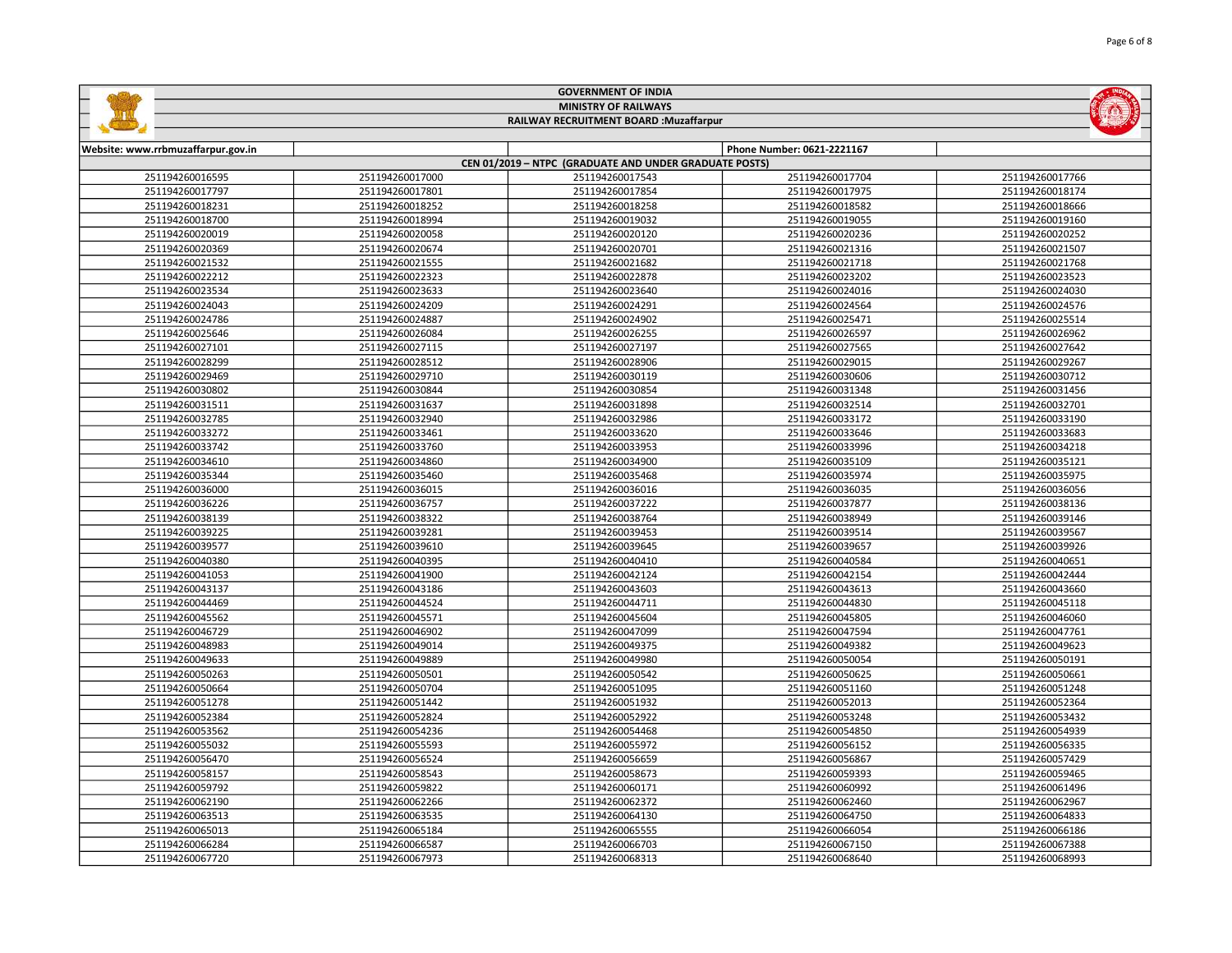| <b>MINISTRY OF RAILWAYS</b><br>RAILWAY RECRUITMENT BOARD : Muzaffarpur |                 |                                                        |                            |                 |  |
|------------------------------------------------------------------------|-----------------|--------------------------------------------------------|----------------------------|-----------------|--|
|                                                                        |                 |                                                        |                            |                 |  |
| Website: www.rrbmuzaffarpur.gov.in                                     |                 |                                                        | Phone Number: 0621-2221167 |                 |  |
|                                                                        |                 | CEN 01/2019 - NTPC (GRADUATE AND UNDER GRADUATE POSTS) |                            |                 |  |
| 251194260069046                                                        | 251194260069109 | 251194260069283                                        | 251194260069760            | 251194260069993 |  |
| 251194260070043                                                        | 251194260070060 | 251194260070064                                        | 251194260070170            | 251194260070389 |  |
| 251194260070557                                                        | 251194260070607 | 251194260070948                                        | 251194260071038            | 251194260071360 |  |
| 251194260071731                                                        | 251194260071873 | 251194260072099                                        | 251194260072384            | 251194260072468 |  |
| 251194260072665                                                        | 251194260072795 | 251194260073398                                        | 251194260073399            | 251194260073988 |  |
| 251194260074214                                                        | 251194260074538 | 251194260074568                                        | 251194260074781            | 251194260074784 |  |
| 251194260074847                                                        | 251194270000482 | 251194270000516                                        | 251194270000634            | 251194270000958 |  |
| 251194270001530                                                        | 251194270004849 | 251194270005072                                        | 251194270005230            | 251194270006163 |  |
| 251194270006449                                                        | 251194270006898 | 251194270006993                                        | 251194270008337            | 251194270008610 |  |
| 251194270012067                                                        | 251194270013043 | 251194270014099                                        | 251194270014850            | 251194270018523 |  |
| 251194270020954                                                        | 251194270023333 | 251194270040162                                        | 251194270040521            | 251194270048251 |  |
| 251194270053325                                                        | 251194270054111 | 251194270054274                                        | 251194270054627            | 251194270056475 |  |
| 251194270057223                                                        | 251194270059833 | 251194270063543                                        | 251194270063765            | 251194270064348 |  |
| 251194270064964                                                        | 251194270065152 | 251194270070955                                        | 251194270071440            | 251194270072736 |  |
| 251194270074806                                                        | 251194280000999 | 251194300000271                                        | 251194310025817            | 251194310038035 |  |
| 251194310038452                                                        | 251194310038543 | 251194310043874                                        | 251194310051434            | 251194310072994 |  |
| 251195110003117                                                        | 251195120001666 | 251195120004227                                        | 251195120006654            | 251195130001294 |  |
| 251195130001669                                                        | 251195130006011 | 251195130007271                                        | 251195150001675            | 251195150007096 |  |
| 251195170000067                                                        | 251195170000097 | 251195170000223                                        | 251195170000228            | 251195170000315 |  |
| 251195170000333                                                        | 251195170002535 | 251195170002870                                        | 251195170003707            | 251195170005828 |  |
| 251195170005979                                                        | 251195170006146 | 251195170006386                                        | 251195170006393            | 251195170008501 |  |
| 251195170009389                                                        | 251195170009579 | 251195170016151                                        | 251195170023276            | 251195170039179 |  |
| 251195190001452                                                        | 251195190001594 | 251195190001670                                        | 251195190001908            | 251195190002420 |  |
| 251195190002480                                                        | 251195190002493 | 251195190003018                                        | 251195190003754            | 251195190004318 |  |
| 251195190004371                                                        | 251195190004448 | 251195190004539                                        | 251195190004566            | 251195190005210 |  |
| 251195190005739                                                        | 251195190006050 | 251195190006513                                        | 251195190006992            | 251195190007209 |  |
| 251195190007882                                                        | 251195190008020 | 251195190008439                                        | 251195190008633            | 251195190009573 |  |
| 251195190009622                                                        | 251195190009745 | 251195220004466                                        | 251195220008909            | 251195230004271 |  |
| 251195250001094                                                        | 251195250001192 | 251195250001259                                        | 251195250001265            | 251195250001362 |  |
| 251195250001402                                                        | 251195250001480 | 251195250001741                                        | 251195250001973            | 251195250002036 |  |
| 251195250002306                                                        | 251195250002375 | 251195250002473                                        | 251195250002502            | 251195250002582 |  |
| 251195250002713                                                        | 251195250002745 | 251195250002777                                        | 251195250002788            | 251195250002848 |  |
| 251195250003539                                                        | 251195250003548 | 251195250003650                                        | 251195250003766            | 251195250003889 |  |
| 251195250004348                                                        | 251195250004596 | 251195250004622                                        | 251195250004858            | 251195250004904 |  |
| 251195250005180                                                        | 251195250005358 | 251195250005431                                        | 251195250005491            | 251195250005670 |  |
| 251195250005800                                                        | 251195250006288 | 251195250006338                                        | 251195250006345            | 251195250006420 |  |
| 251195250006457                                                        | 251195250006602 | 251195250006946                                        | 251195250007038            | 251195250007046 |  |
| 251195250007064                                                        | 251195250007083 | 251195250007204                                        | 251195250007217            | 251195250007391 |  |

 251195250007558 251195250007599 251195250007626 251195250007809 251195250008106 251195250008163 251195250008291 251195250008500 251195250009240 251195250009350 251195250009701 251195250009772 251195260001028 251195260001049 251195260001062 251195260001073 251195260001225 251195260001249 251195260001315 251195260001340 251195260001454 251195260001537 251195260001543 251195260001570 251195260001600 251195260001620 251195260001645 251195260001663 251195260001862 251195260001884 251195260001892 251195260001926 251195260002091 251195260002118 251195260002214 251195260002270 251195260002448 251195260002467 251195260002663 251195260002686 251195260002751 251195260002754 251195260002817 251195260002839

GOVERNMENT OF INDIA

 $650<sub>0</sub>$ 

INDIAN